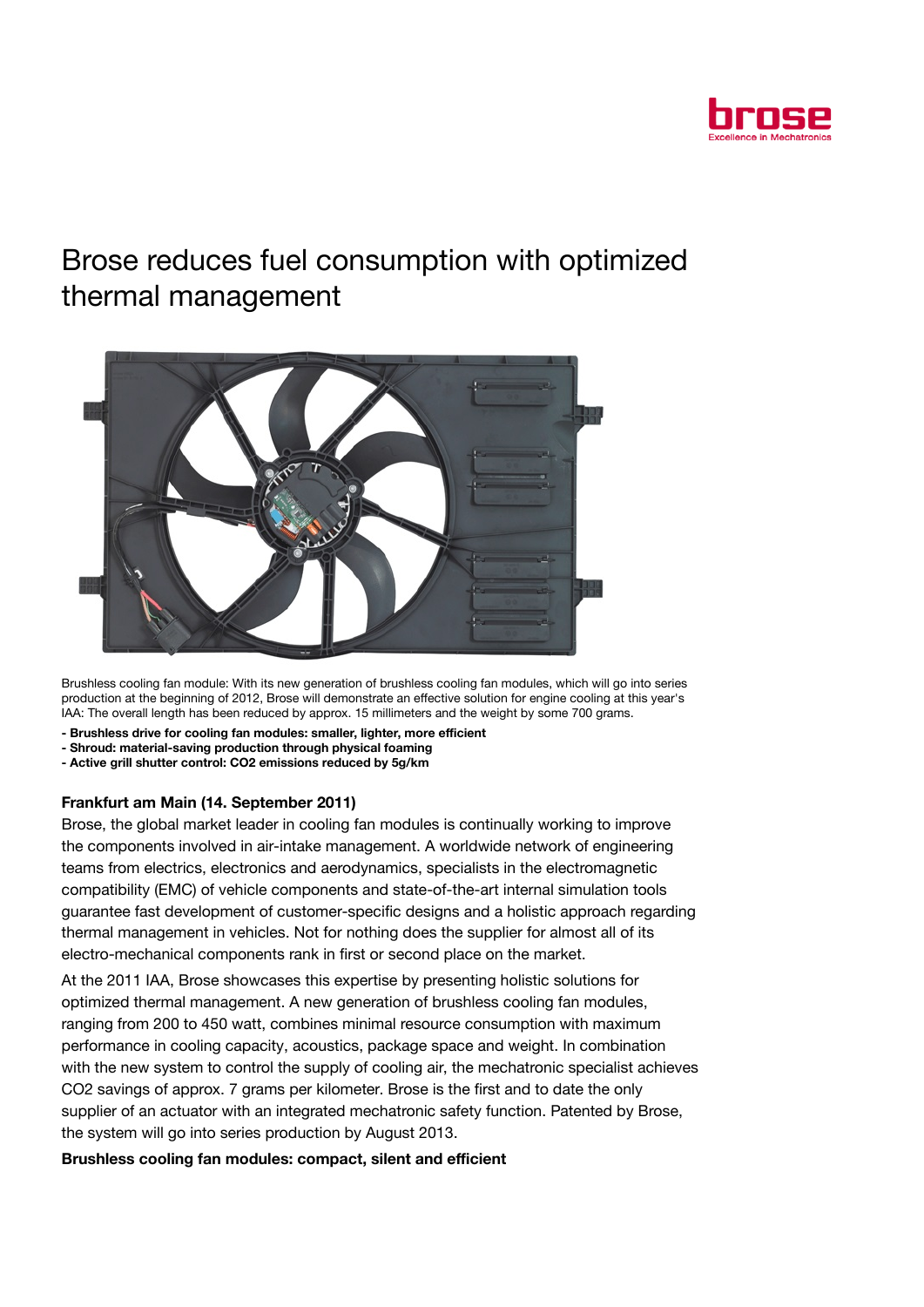

With its new generation of brushless cooling fan modules, which will be launched on the market at the beginning of 2012, Brose demonstrates a cost-effective solution for engine cooling at this year's IAA. Compared with conventional systems, this solution is not only lighter and more efficient, it also requires less space in the already tight engine compartment: the overall length has been reduced by 15 millimeters, reducing the weight by some 700 grams. The electronic regulation of the variable speed control has been fully integrated into the motors. An intelligent circuit design optimizes the drives at their load point, thus achieving a load efficiency of more than 80%. As a result, energy consumption under full load operation is cut by some 40%, which translates into a fuel reduction of about 0.1 to 0.2 liters per 100 km.

The focus is on a holistic, sustainable approach, since energy consumption can already be reduced at the production stage: physical foaming of the shroud allows material-saving use of plastics, which cuts energy consumption during production by some 30% and the use of resources by some 5%. In addition, a solderless process is used to assemble wired components.

All the drives - from 200 watt to 1,000 watt output - can be installed in the shroud without any adaptation necessary, cutting tooling costs for the car manufacturers and simplifying the creation of variants.

#### Active grill shutter system with "failsafe" function

Air intake management is completed by active grill shutter control which ensures the engine is cooled as required. Drawing upon its competence in mechatronic adjuster systems - 150 million drives for doors and seats are sold by the supplier a year - Brose is launching onto the market an innovative system for closing the front air vents of the vehicle.

An electro-mechanical actuator with integrated electronics controls the grill shutters sequentially. After the engine control unit has given feedback on the temperature in the engine compartment, the

shutters are closed, thus ensuring optimal vehicle airflow. This also reduces the drag coefficient (CW value). Thanks to improved aerodynamics, CO2 emissions can be reduced by up to five grams per kilometer at a constant speed of 140 km/h.

Another positive effect is that fuel consumption goes down right from the very first kilometer since the engine warms up faster with closed shutters. For example, the warm-up phase is reduced by more than one minute at an outside temperature of -5°C.

To ensure functional safety, the actuator is equipped with a so-called "failsafe" function: if the power supply of the shutter control is interrupted in the event of a failure, the shutters are opened to ensure engine cooling.

#### Worldwide motors competence

With regard to virtually all essential areas of the automobile where electro-mechanical components are used, Brose today ranks first or second on the world market: the mechatronic specialist is world market leader in pump drives for electronic braking systems (EBS), drive train actuators and cooling fan modules; it is one of the leading suppliers in electric power steering and engine cooling.

Brose México, S.A. de C.V. Parque Industrial El Marqués Av. de la Corte No. 4 C.P. 76246 El Marqués, Qro.